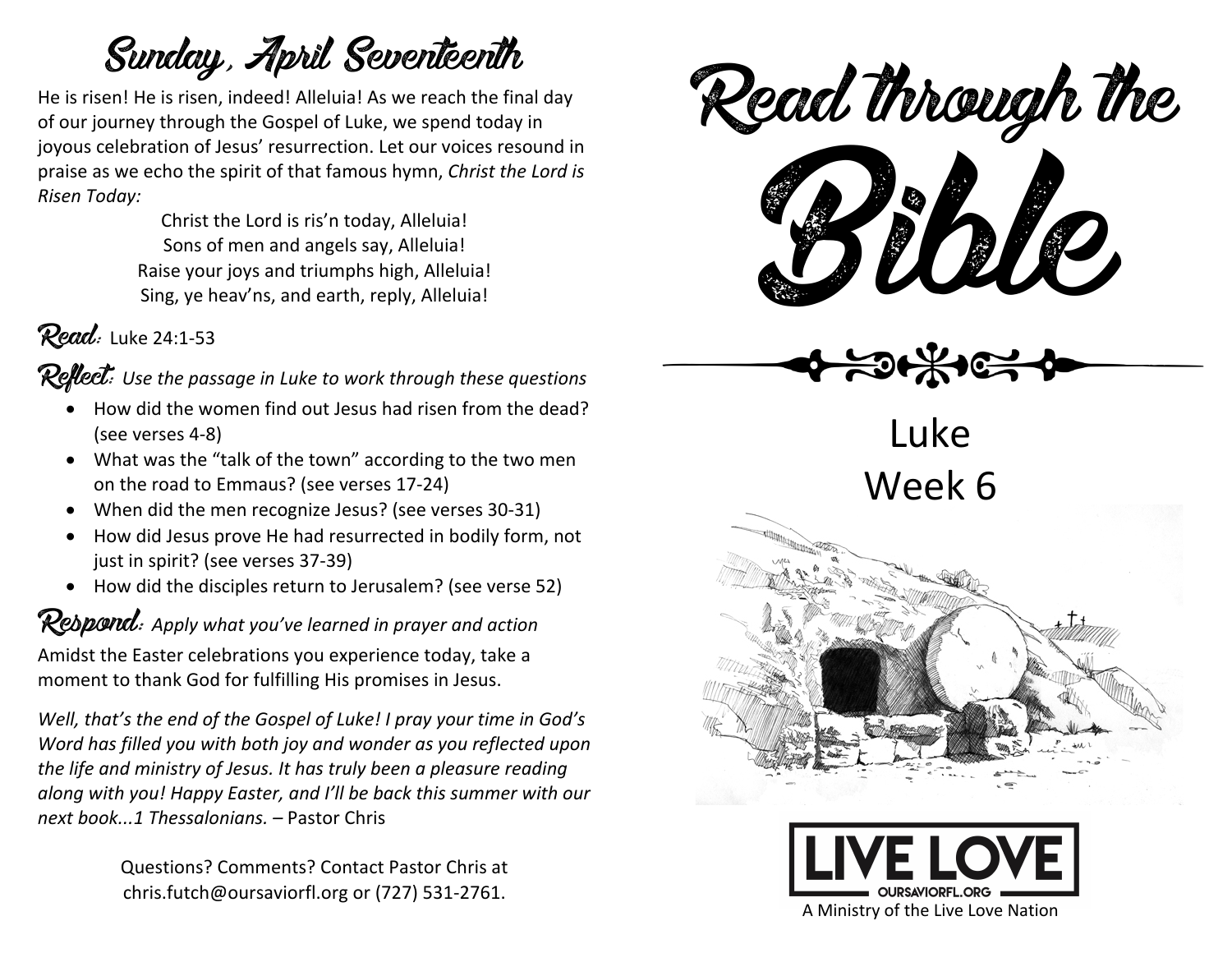## Monday, April Eleventh

When men and women are trained for our military, they are reminded of what is required of them in the heat of battle: courage, strength, discipline, execution, but most importantly, a focus on the welfare of the team. While every soldier goes into battle with some degree of worry, they are trained to know that their fellow soldiers will have their back should something go wrong. In today's passage, Jesus reminds His disciples that He will always have their back as they face all kinds of persecution.

### **Read:** Luke 21:1-38

Reflect: *Use the passage in Luke to work through these questions*

- What was the difference between the rich peoples' offering and the poor widow's offering? (see verses 1-4)
- What event is Jesus foreshadowing in verse 6?

40 years after Jesus, the Romans attacked Jerusalem and destroyed the temple. Jesus knew this would happen, and had spoken about it at various points throughout His public ministry.

• How does Jesus describe the persecution His disciples will face? (see verses 12-18)

It must have been very difficult for the disciples to hear about the kinds of persecution they would face for being a follower of Jesus. While we may not face the same challenges the disciples faced 2000 years ago, there are many people in others parts of the world who do. How fortunate we are to be surrounded by people who share our same Christian faith!

• How can we trust what Jesus says? (see verse 33)

### Rebpond: Apply what you've learned in prayer and action

Take some time to pray for those who are persecuted all around the world for professing their Christian faith. Pray that they may be able to "stand firm" as they bear testimony about Jesus (v. 19).

## Saturday, April Sixteenth

Fred Rogers, the host of the much beloved television show *Mister Rogers' Neighborhood*, once said, "Our society is much more interested in information than wonder. In noise rather than silence...Oh my. This is a noisy world." On a day like today, it might benefit us greatly to spend some time in silence, prayer, and reflection. Today's passage is intentionally short so that you can do just that.

### Read: Luke 23:50-56

Reflect: Use the passage in Luke to work through these questions

- How do verses 50-51 show us that not everyone on the Council agreed that Jesus should be crucified?
- How was Joseph able to obtain Jesus' body? (see verse 52)

Joseph had many things working for him that allowed him to retrieve Jesus' body: 1) he was an upright and wealthy man who would have been highly favored by the leadership; 2) he did not appear to be directly associated with Jesus; and 3) Pilate tried to wash his hands of the situation earlier, and so this was his final way of doing so.

• Why did the women choose to wait until the next day to anoint Jesus' body with spices and perfumes? (see verses 55-56)

It's important to note that the women didn't come to the tomb Easter morning expecting to see the resurrected Lord. Instead, they simply went on Sunday because Sabbath law forbid them from doing this sort of work the day before.

### Respond: *Apply what you've learned in prayer and action*

Take a few minutes to flip back through the pages of Luke's Gospel. Take a look at and think about the many experiences and situations Jesus' disciples had experienced with Him. How do you think they might have felt the day after His death? How might you have felt?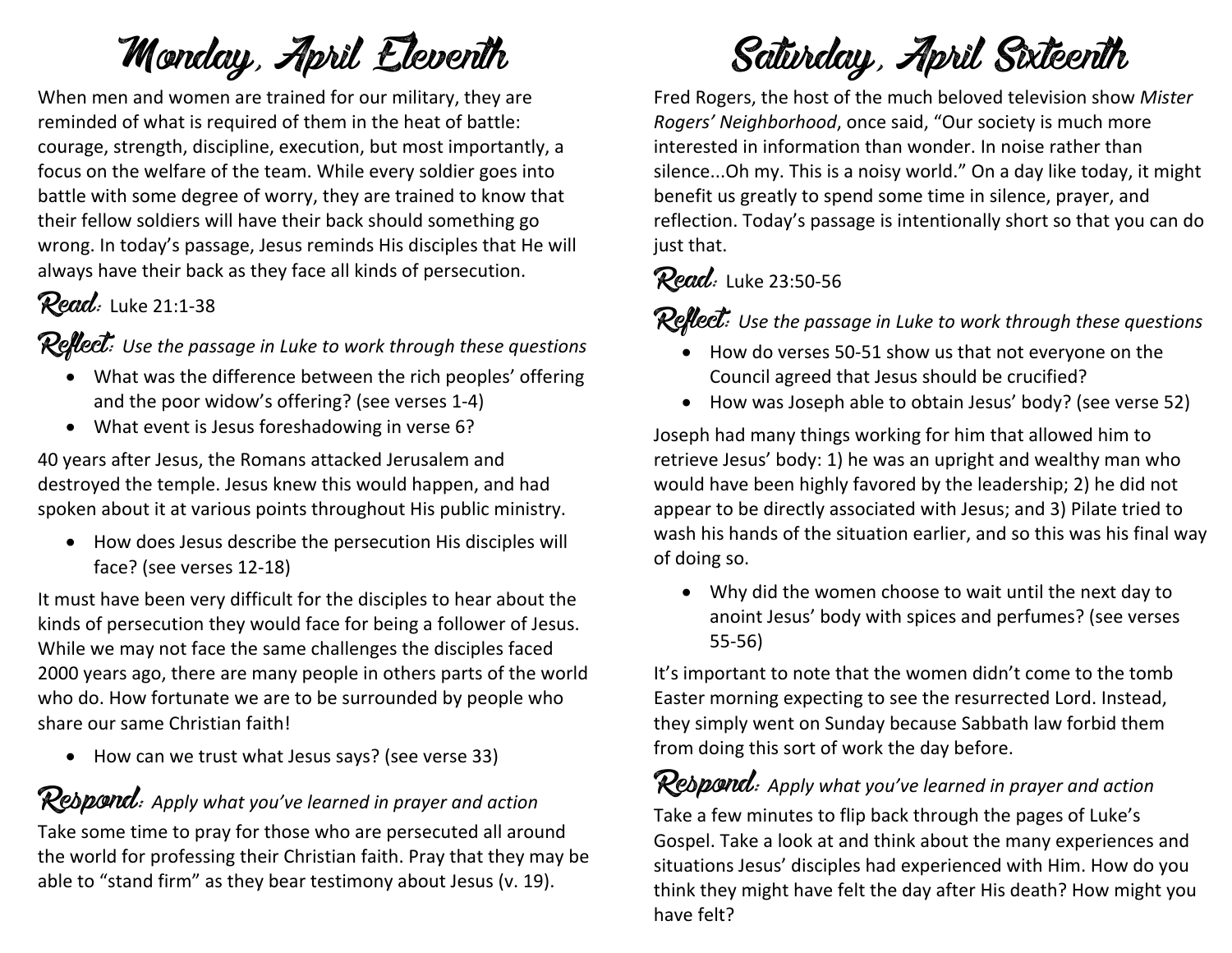# Friday, April Fifteenth

It is difficult to see the 'good' in Good Friday. Over the centuries, people have provided many theories and reasons as to why we call this day 'good.' For most scholars and historians, though, the term 'good' is synonymous with 'holy.' To speak of Good Friday is to speak of a holy day in the life of God's Church. In today's passage, we will witness the holy death of Jesus. Like His followers who surrounded the cross on that dark, dark day, we too will experience the anguish, the sorrow, the pain, and the humanity of our humble Savior, Jesus.

### **Read:** Luke 23:26-49

#### Reflect: *Use the passage in Luke to work through these questions*

- How does Jesus put things into perspective for those who are mourning His impending death? (see verses 28-31)
- How does Jesus choose to respond to the people who had crucified Him? (see verse 34)

The heart of our Christian witness to others can be found in Jesus' response to the people who had crucified Him. Even when He was wronged to the point of death, He still chose to forgive. That is what He did for us, and that is what He calls us to do for others.

• What were Jesus' final words before His death? (see verse 46)

33 or so years on earth had led Jesus to this very moment. But as He committed His spirit to the Father, Jesus knew that this would not be the end. A better day would soon come, a day the world would eventually come to revere as 'great.'

### Respond: *Apply what you've learned in prayer and action*

On a day like Good Friday, many emotions and thoughts can fill our hearts and minds. At your own pace, take some time to reflect on the crucifixion and death of Jesus. Consider what He did for us.

# Tuesday, April Twelfth

Important occasions and celebrations often take place around a meal. Whether it is Christmas, Thanksgiving, Easter, a birthday party, an anniversary celebration, or a graduation, the meal serves as the core of the experience. In today's passage, Jesus and His disciples gather together for one final meal.

### **Read:** Luke 22:1-46

### **Reflect:** Use the passage in Luke to work through these questions

- Why does Judas go to the chief priests? (see verse 3)
- According to Jesus, who is the greatest among them? (see verses 25-27)

If you talk to some servers in the restaurant industry, they will tell you that they often get treated poorly by the patrons. In this section of Luke, Jesus answers an interesting question – who is greater: the patrons or the server? In the eyes of the world, the patrons would be considered "greater" because, after all, they're the ones sitting at the table enjoying the meal. But as Jesus shows His disciples, the one who serves others is the one who is greater. Throughout the Gospel of Luke, Jesus has consistently shown us that the meek, the lowly, the poor, the last, and the servants are those who demonstrate His love and mercy to others.

• How does Jesus demonstrate His humanity on the Mount of Olives? (see verses 41-44)

We sometimes forget that Jesus was both fully God *and* fully man. As fully God, He was ready to face the task of dying on the cross. But as fully man, the coming task weighed heavily on His heart. It is here on the Mount of Olives where we see Jesus as one who can personally identify with our own weaknesses and sorrows.

### Respond: *Apply what you've learned in prayer and action*

Take a moment today to serve someone else. It could be a family member, a friend, a neighbor, a coworker, or even a stranger.